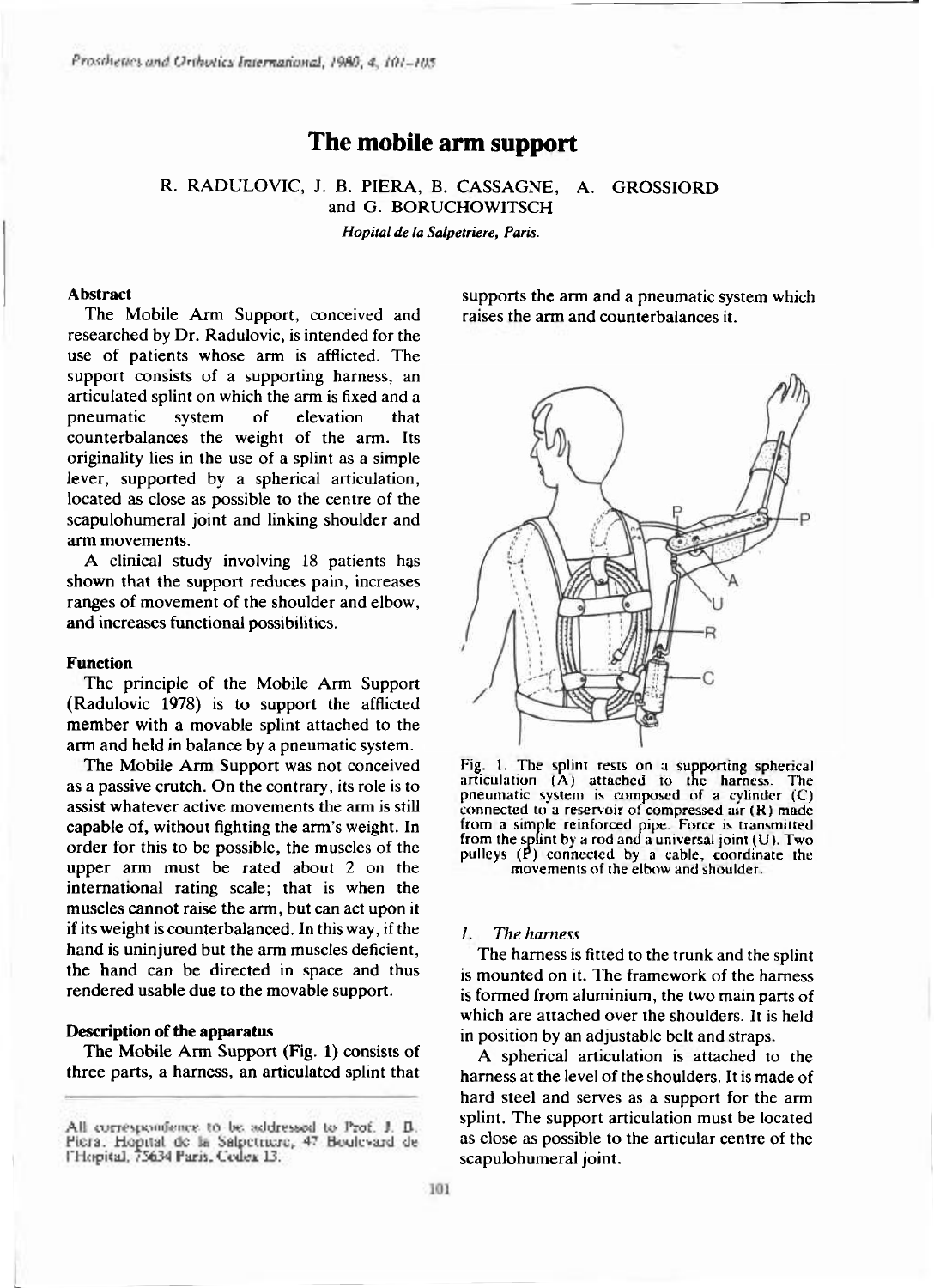## *2. The supporting splint*

The splint is composed of two metal parts, one for the forearm and the other for the upper arm. The two segments are articulated at the elbow by a uniaxial ioint.

The forearm and upper arm of the patient are held in the splint by large self-adhesive straps.

The segment attached to the forearm is made from a cylindrical rod which can turn on its axis, thus permitting pronation and supination of the forearm .

As already mentioned the supporting arm splint is fastened to the harness by a spherical articulation which allows the splint to pivot in any direction.

#### *3. The pneumatic lifting system*

The principal part of the pneumatic system is a cylinder fixed vertically to the harness at the waist. The cylinder is attached to the harness by a robust universal joint which allows for variations in the orientation of the cylinder.

Inside the cylinder is a movable piston attached to a vertical rod. The rod acts on the posterior part of the supporting arm splint and is attached to the splint by means of a universal joint. This joint plays the role of the origin of force in the lever system that activates the splint (Fig. 2). The pneumatic system is completed by a reservoir of compressed air which is made from a reinforced, coiled pipe  $1.5m$  in length fixed to the back of the harness. The reservoir is connected to the upper part of the cylinder.



Fig. 2. The splint functions as a simple lever.  $(A)$  is the supporting spherical articulation attached to the harness; (R) is the force produced by the weight of the arm and (F) is the force transmitted by the universal joint. The point where the force  $(F)$  is applied is fixed eccentrically on the pulley located at the level of the shoulder and is dependent on the movements of the forearm.

#### *Fitting and operation*

The harness is fitted to the patient, making sure that the spherical support articulation is

placed as close as possible to the articular axis of the scapulohumeral ioint. The affected arm is then attached to the splint by the straps.

Air is then pumped into the reservoir by a simple hand pump. When the air pressure in the cylinder is sufficient, it acts on the piston which is forced downwards and draws down the posterior part of the splint. As the posterior part of the splint goes down the anterior part of the splint goes up along with the arm fixed to it as a result of the positioning of the spherical joint.

The pressure in the reservoir must be adapted to each patient so as to equalize the pressure between the piston and the weight of the arm and splint. The pressure required for this purpose usually varies between 1.5 and 3.5 bars.

The reservoir of compressed air and the upper part of the cylinder is a closed system. Once the correct pressure is arrived at, it cannot escape during arm movements. Thus the weight of the arm is balanced.

The one problem that remains to be resolved is how to maintain a correct balance while the arm is stretched or bent. If the elbow is stretched out, the arm's centre of gravity moves away from the shoulder thus adding to the lever arm of the resistance  $(R)$ . The opposite result is produced if the elbow is bent, the lever arm of the resistance diminishes. Under these conditions it is necessary to vary the piston force, making it proportional to the resistance, proportional, that is, to the extension or flexion of the elbow. This can be obtained by varying the length of the lever arms according to the position of the elbow, a process which is described below.

A pulley is situated at the level of the elbow which rotates by the flexion/extension movements of the forearm. At the level of the shoulder is a second pulley. These two pulleys are secured and linked together by a metal cable in such a way that the rotation of one leads to the rotation of the other. It is at the shoulder pulley that one finds the universal joint which transmits the pneumatic force. The joint is positioned in an offset fashion (like a cam) so that when the elbow is flexed the distance between the universal joint and the spherical support articulation is reduced. On the other hand, when the elbow is extended, the distance between the universal joint and the spherical support articulation is maximal, about twice as much as when the elbow is flexed. This arrangement ensures that the arm is in constant balance whether it is extended or flexed.

102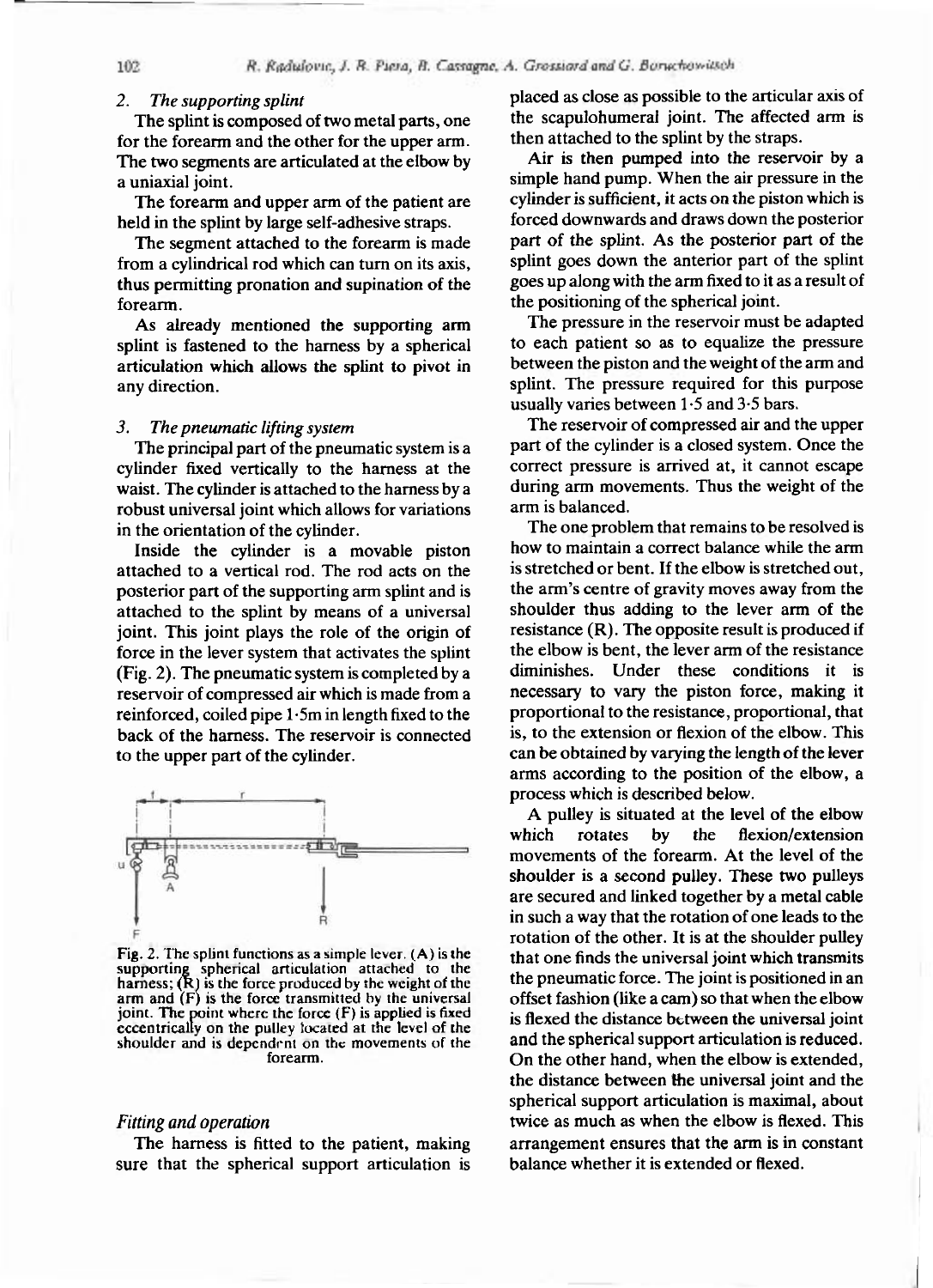The system of connection by cable also has the advantage of harmonizing the movements of the shoulder and elbow. Thus abduction of the arm, alters the position of the universal joint and turns the shoulder-level pulley which leads to passive flexion of the elbow. Indeed, in everyday life abduction of the arm and flexion of the elbow are generally performed together.

# **Range of movement**

Arm movements with the apparatus are made possible by the strength of the patient's muscles and the arrangement of the mechanical parts.

During numerous clinical tests, the passive ranges of movement permitted by the apparatus have been measured. They are as follows;

 $-$ shoulder abduction: 90 $^{\circ}$ 

—shoulder flexion:  $135^\circ$  (Fig. 3)

 $-$ shoulder adduction combined with flexion:  $20^{\circ}$ 

-shoulder adduction combined with extension: 35°

 $-$ shoulder extension:  $45^\circ$ 

—internal rotation of the arm:  $90^\circ$ 

—external rotation of the arm:  $80^\circ$ 

 $-$ flexion of the elbow: 120 $^{\circ}$ 

—extension of the elbow:  $0^{\circ}$  (complete)

 $-$ supination and pronation of the forearm:  $90^\circ$ (complete )

This great mobility on all levels is made possible by the use of the spherical support articulation, its location very near the centre of the scapulohumeral articulation, its connection with the universal joint and, finally, by the long movement of the cylinder piston.

## **Clinical tests**

Clinical tests were carried out with 18 patients. Each patient had to;

 $-\text{have}$  a local deficiency of the arm, predominantly at the shoulder or throughout the arm, related to paralysis, muscular or rheumatic ailments, etc.

—have a muscular rating at the shoulder of around 2

— be alert and if possible co-operative.

The 18 patients suffered from various conditions;

- myopathy of the shoulder girdle

—paralysis of the brachial plexus with the major damage at C5 and C6

 $-$ hemiplegia

 $-$ tetraplegia

—reflex sympathetic dystrophy of the arm.

**Fig. 3. During clinical tests shoulder flexion reached 135°.** 

The apparatus used for these tests was a prototype for the right side only and not perfectly adapted to each subject, a fact which led to some difficulties.

For each patient a dossier containing the following was compiled;

- evaluation of the handicapped patient

- evaluation of active mobility and the muscular force for all movements of the shoulder and elbow, first without and then with the Mobile Arm Support

-evaluation of usual movements, with and without the Mobile Arm Support.

# **Results**

*1 Tolerance* 

Tolerance to the support was excellent. Use of the apparatus caused no pain and did not aggravate the patient's condition.

The apparatus was well accepted; after fitting, the patient required no training in its use. The splint was immediately put into action by the force left in the arm and the subjects tested made use of it in the most natural way.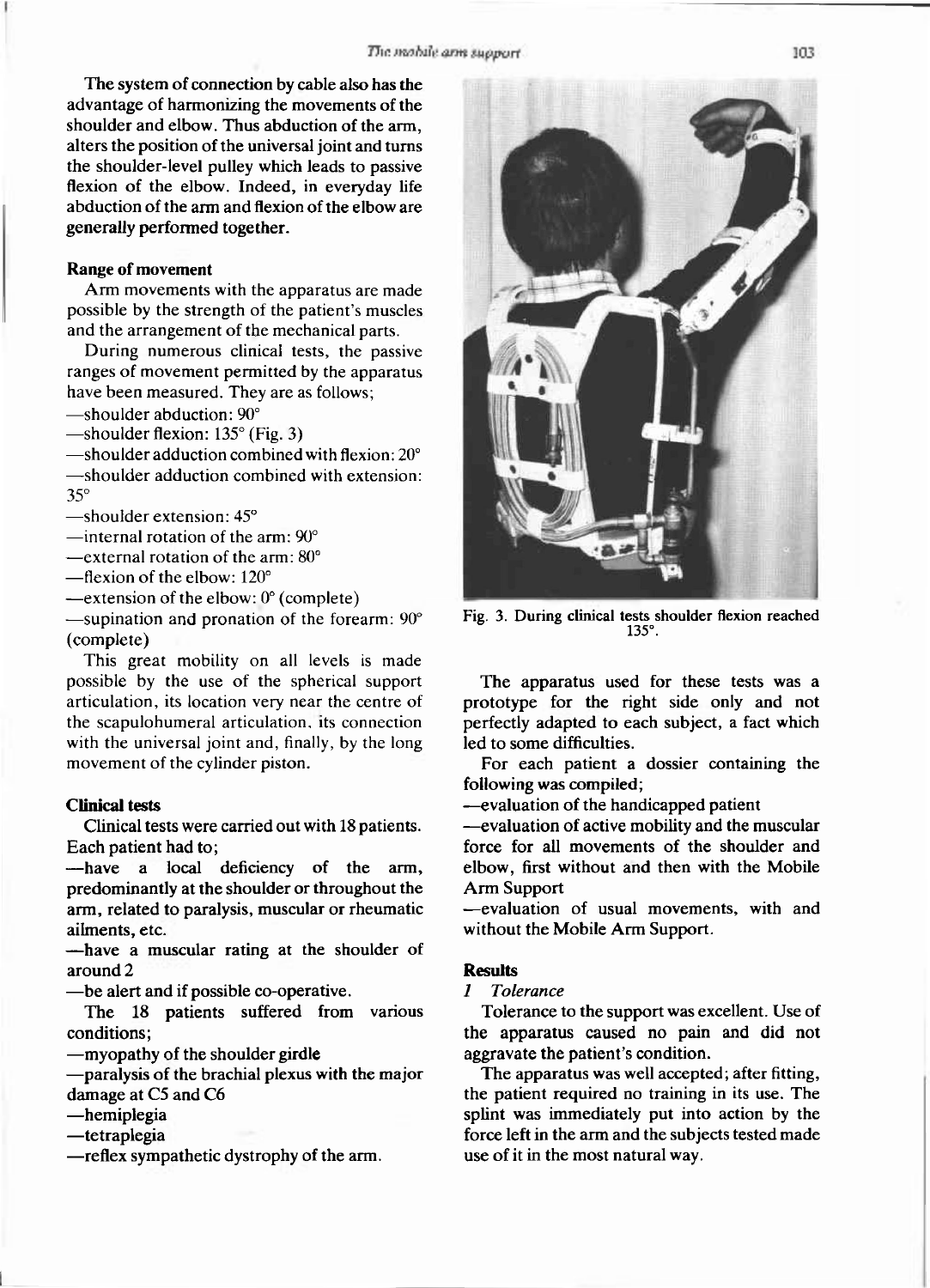### *2 Gains in range of movements*

#### a Shoulder movements.

Important gains were noted for nearly all movements of the arm, but especially for abduction and flexion (Fig. 4). Axial rotational movements were not affected by the apparatus which was not designed for this purpose.



**Fig. 4. Abduction of the shoulder in 10 cases of peripheral affliction. The grey area represents abduction without the support, the striped area shows the improvement produced by using the support.** 

b Flexion of the elbow.

Flexion of the elbow was improved in all cases except one (a hemiplegic) where no progress was made with or without the apparatus. The gain in elbow flexion is explained by two facts. Firstly, as the shoulder and elbow movements are linked by the apparatus, abduction of the arm favours flexion of the elbow. Secondly, when the arm is abducted and becomes horizontal, flexion of the elbow is accomplished more easily.

c Pronation-supination movements of the forearm .

They were not affected by use of the apparatus.

# *3 Gains in muscular strength*

It was noted with some surprise that muscular strength was improved in one third of the cases, from about  $\frac{1}{2}$  to 1 point on the international rating scale. It is believed that the positioning of the arm and the effects of rest brought about by the supporting splint are responsible for this improvement; once the subject no longer has to fight the weight of his own arm, the arm muscles are more relaxed and can thus work better.

#### *4 Lessening of pain*

In cases of rheumatism of the shoulder in which functional inability is due largely to pain, the support provided by the splint permitted an immediate and painless resumption of movement. In these cases the Mobile Arm Support promises to be a useful instrument of rehabilitation .

## *5 Functional improvements*

Improvement has been noted especially in cases of peripheral neurological conditions. These patients can write better, eat unaided, dress themselves, clean themselves and urinate normally.

The Mobile Arm Support improves functional movements in the greater part for all the patients fitted. In particular it permits patients to carry out activities more easily and with less fatigue  $(Fig. 5)$ .



**Fig. 5. Top, without the Mobile Arm Support a patient suffering from myopathy has to lean forward to don his spectacles. Bottom, normal action possible when using the support.** 

**TO4**